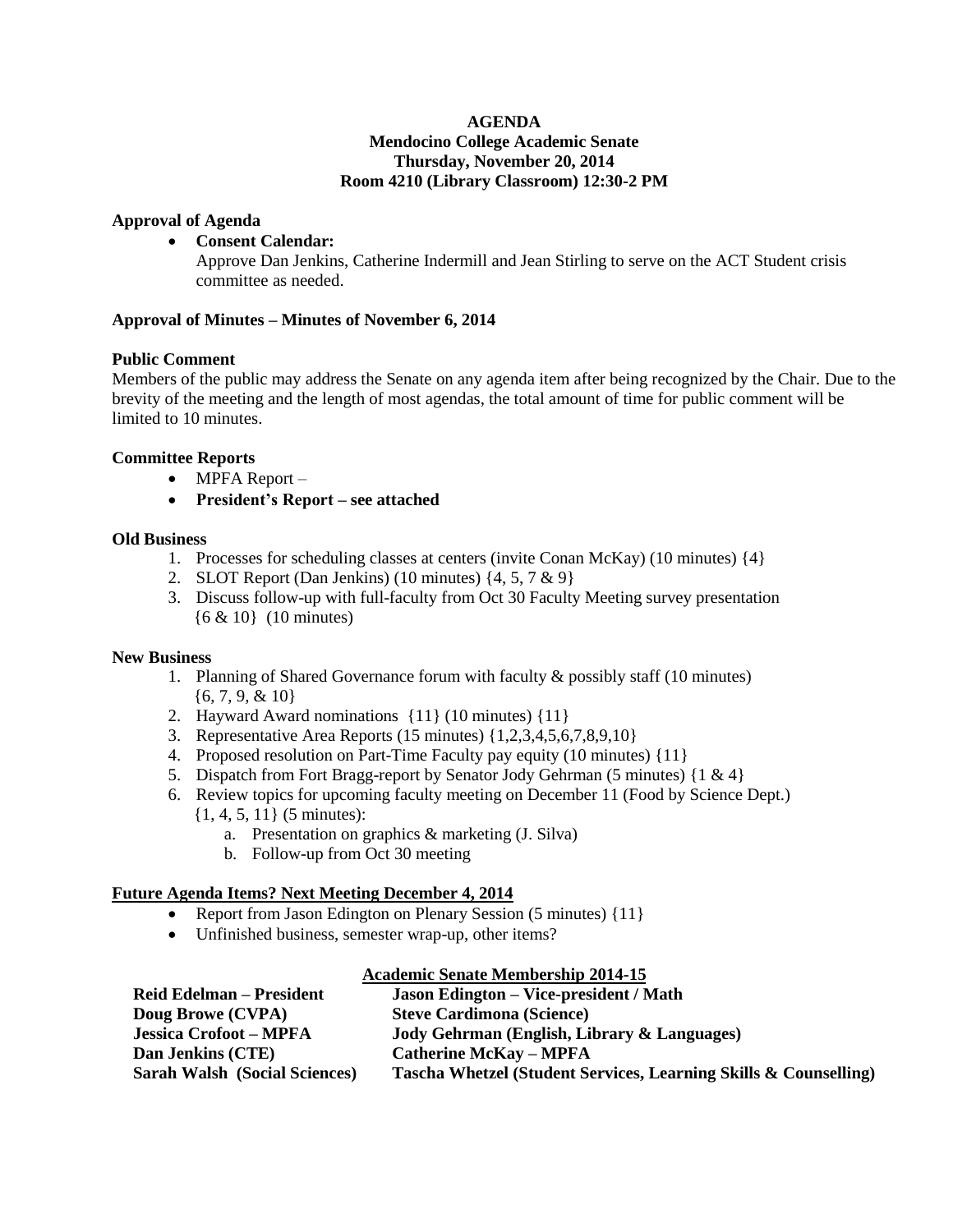# MINUTES

Mendocino College Academic Senate Thursday, November 6, 2014 12:30 – 2:00 p.m., Room 4210

| <b>Call to Order</b>     | Reid Edelman called the meeting to order at: 12:33 p.m.                                                                                                                                                                                                                                                                                                                                                                                                                                                                                                        |
|--------------------------|----------------------------------------------------------------------------------------------------------------------------------------------------------------------------------------------------------------------------------------------------------------------------------------------------------------------------------------------------------------------------------------------------------------------------------------------------------------------------------------------------------------------------------------------------------------|
| <b>Present</b>           | Jason Edington, Steve Cardimona, Tascha Whetzel, Jody Gehrman,<br>Reid Edelman, Sarah Walsh and Jessica Crofoot                                                                                                                                                                                                                                                                                                                                                                                                                                                |
| <b>Absent</b>            | Doug Browe, Dan Jenkins and Catherine McKay                                                                                                                                                                                                                                                                                                                                                                                                                                                                                                                    |
|                          | Cardimona left at 1:37 p.m.                                                                                                                                                                                                                                                                                                                                                                                                                                                                                                                                    |
| <b>Agenda Approval</b>   | M/S/C (Edington/Cardimona) to approve the Agenda of November 6, 2014                                                                                                                                                                                                                                                                                                                                                                                                                                                                                           |
| <b>Minutes Approval</b>  | M/S/C (Gehrman/Whetzel) to approve the Minutes of October 23, 2014<br>Cardimona abstained due to absence.                                                                                                                                                                                                                                                                                                                                                                                                                                                      |
| <b>Public Comment</b>    | None                                                                                                                                                                                                                                                                                                                                                                                                                                                                                                                                                           |
| <b>Committee Reports</b> | $MPFA - No Report$                                                                                                                                                                                                                                                                                                                                                                                                                                                                                                                                             |
|                          | <u>President's Report</u> – The report is attached. The following information is<br>included: Institutional Effectiveness Committee (10/20/14); PBC (10/21/14);<br>Fort Bragg Update, Accreditation Update, Program Review, Strategic Planning<br>Process, Point Arena Field Station Update; Pre-Plenary Area B Meeting<br>(10/24/14); Committee Chairs Meeting (10/27/14); and EAP (10/28/14).                                                                                                                                                                |
| <b>Old Business</b>      | <b>Academic Rank Advancements</b><br>Edelman thanked Edington for his work on the academic rank process. At this<br>time 10 Part-Time instructors were advanced. Edington thanked the Part-Time<br>representatives for getting the word out regarding this process.<br>Three adjustments have been made $-A$ strike thru the name of Rachel Donham is<br>necessary, she is already an Associate Professor. The title of Professor needs to<br>be added to both Barbara French and Fran Laughton. This makes for 10 Full-Time<br>instructors advancing as well. |
|                          | The information has been verified with the Human Resources Office. The<br>advancement forms will be put into the instructors personnel file.                                                                                                                                                                                                                                                                                                                                                                                                                   |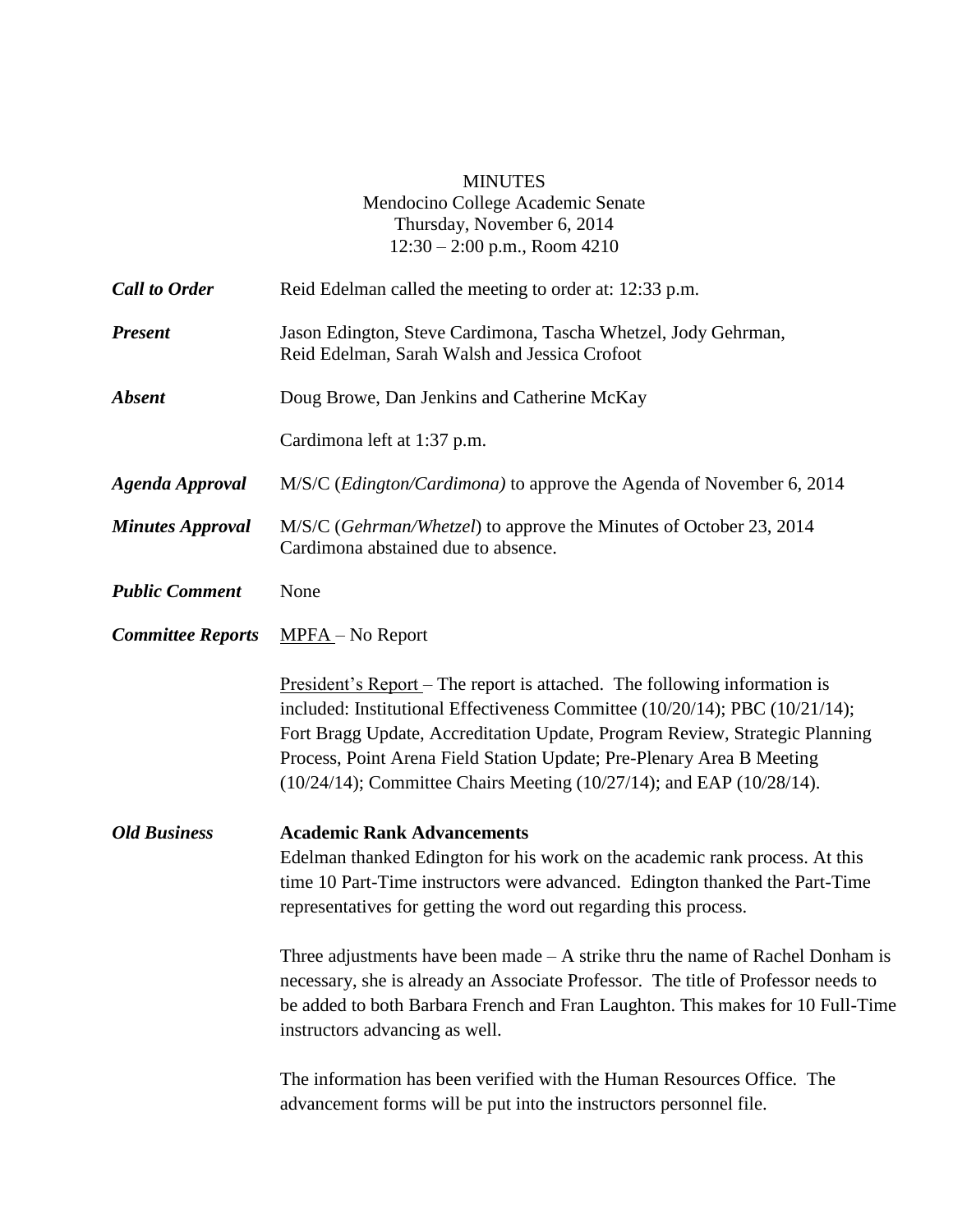M/S/C (*Cardimona/ Gehrman*) to approve the academic rank process with the three adjustments. Congratulations from the Senate!

## **Part-Time Faculty Committee Appointments**

Crofoot mentioned that MPFA receives nominations for individuals that would like to serve on particular committees. The information is brought to the Senate to determine if those individuals will be a good fit to serve on that committee.

Edelman mentioned that any part-time faculty, even if not favored by the union or the committee, should advance to the Senate for consideration.

Edington mentioned that everyone who volunteers to serve on a committee must come to the Senate. The By-Laws may need further adjustments and/or changes regarding committee assignments.

# *New Business* **Scheduling Process – Centers** What is the full-time faculty roll in scheduling and planning curriculum at the Centers?

Edington mentioned that the Deans are trying their best to meet the needs of students. He suggested getting the departments more involved with the process. The faculty should be involved with the classes offered and the locations where they should be offered.

## He mentioned that **#4 Educational program development**

In the 10+1, this is something that faculty must be involved in, both in Ukiah and at the Centers.

Edington mentioned that he tried to make changes in Math. It is ultimately the Deans decision.

Walsh mentioned that she appreciates the collaboration with the Deans in helping to review part-time instructors because there are so many.

Cardimona mentioned that additional lab science courses in the Centers have been requested by the Instruction Office, yet the budgets have not been allocated to cover the expense.

Edington – It is nice when the Deans can help out. If faculty want to get more involved it would be a good idea since we know our programs well and what it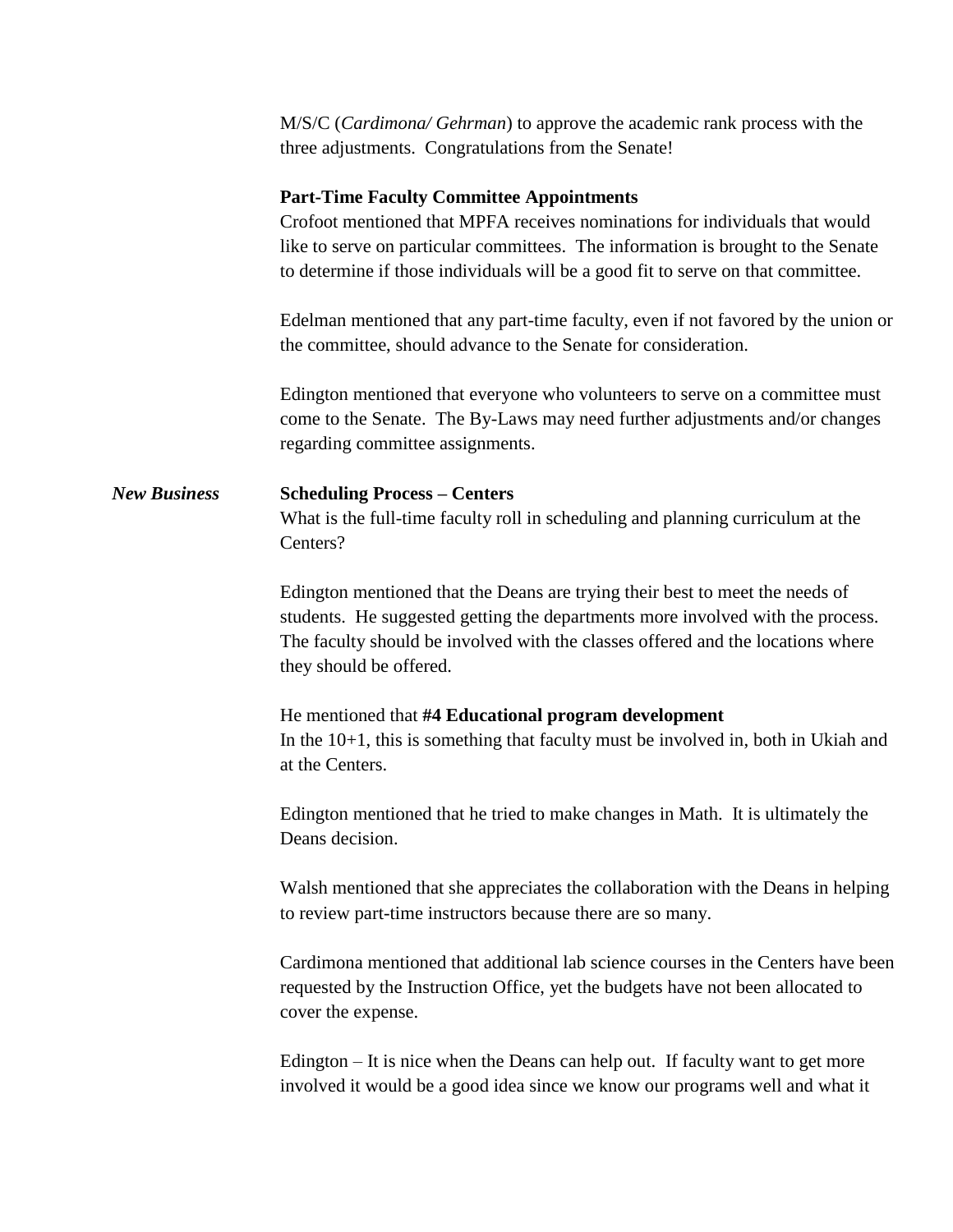takes to grow them. He would like to see conversation between the Deans and faculty members - it would be a worthwhile discussion.

Gehrman mentioned that it is difficult to see the larger picture for the needs of the students and to determine what needs to be offered and when.

Edington suggested that we wait until Conan returns to provide additional information. This topic will be brought up at the next meeting and information will be brought to the next Deans/VP meeting.

## **Shared Governance – PowerPoint**

Edelman has a meeting next week to discuss the In-service with VP Guleff. There is a PowerPoint presentation that reviews shared governance, the particular roles that are required and a right to be involved in particular matters.

There is a Board Policy that charges the Senate with their duties – Collegially/Primacy. A review to determine what the Senate is and is not responsible for. How does the law apply to Mendocino College (AP 213.1)

Edelman reviewed the PowerPoint with the Senate membership regarding Academic and Professional matters, Ed Code "It's the Law!" – Governs California Schools and can only be changed by legislation. Title 5 interprets the Ed Code and relates only to Community Colleges. It specifies 11 areas of Academic and Professional matters related to policy development and implementation matters.

Faculty are to be included in shared governance in all **11 areas (10+1)** areas…

- 1.) Curriculum
- 2.) Degree and certificate requirements
- 3.) Grading policies
- 4.) Educational program development
- 5.) Standard or policies regarding student preparation
- 6.) District and college governance structures, as related to faculty roles
- 7.) Faculty roles in the accreditation process
- 8.) Policies for faculty professional development
- 9.) Processes for program review
- 10.) Processes for institutional planning and budget development

11.) Other academic and professional matters as mutually agreed upon between the governing board and the academic senate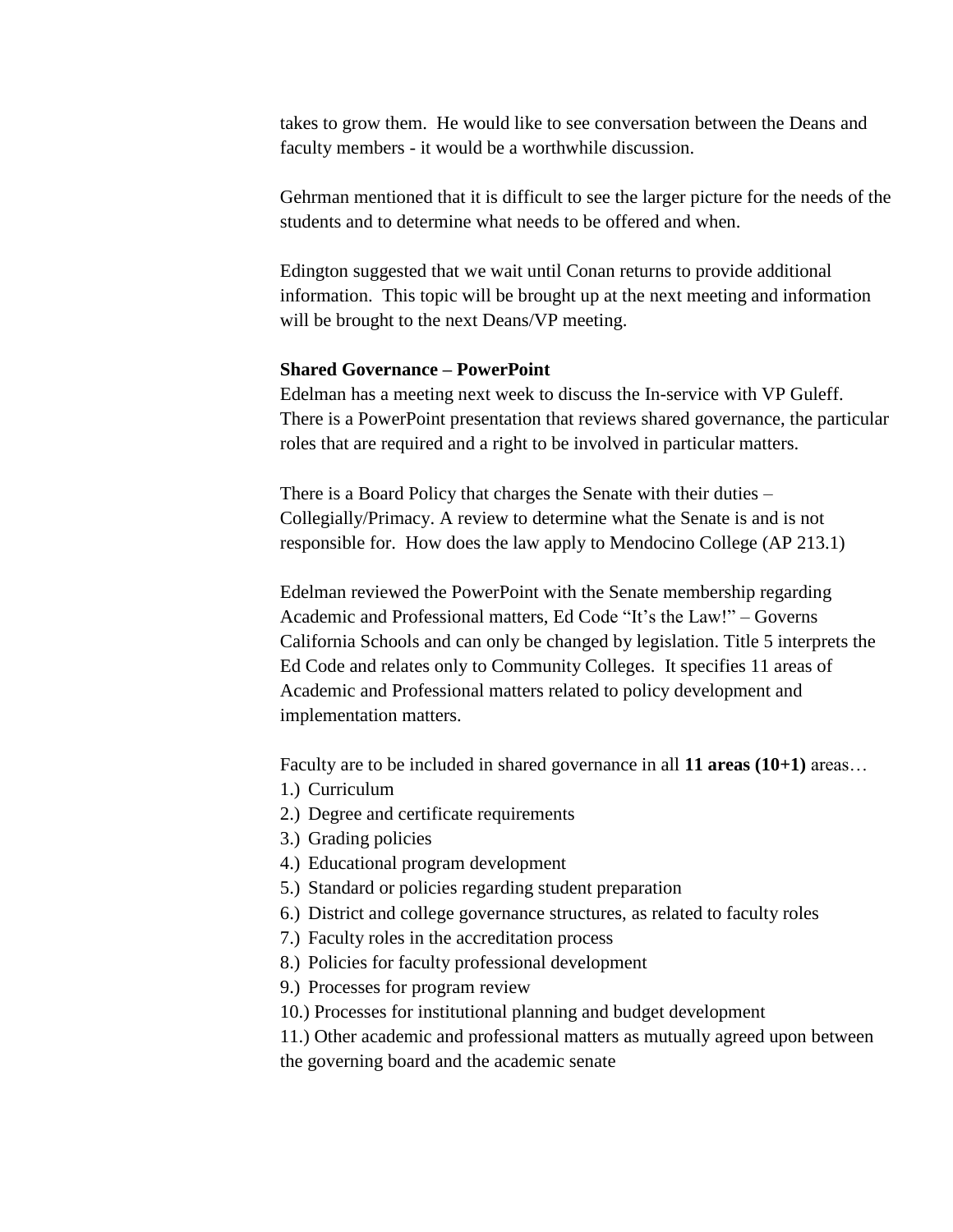Edelman suggested that someone from the State Senate educate us further. Talk to the whole faculty at a faculty meeting and also at In-service

Whetzel suggested – if the information is offered, that it be shared with a larger audience.

Edelman mentioned meeting with them the day before and have a training/workshop with faculty and then attend In-service to share the information as well.

Gehrman suggested a general presentation and then a narrative with specific examples with regard to the campus, so there is something to relate to.

Edington will be in contact with Delores to see if she may be available to attend In-service. If she is unable to attend the In-service, then perhaps she can attend a faculty meeting. The Senate may be able to meet with her in the morning hours. Invite as a "Hot Topic" for a faculty meeting.

#### **Hayward Award**

Edelman mentioned the Hayward Award – It is sponsored by the Statewide Academic Senate. Mendocino College is able to nominate from only adjunct faculty this year. Each college can only nominate one person.

The winner will receive \$1250 and a dinner with the Statewide Academic Senate. The deadline to apply is January 2. Only one person can be nominated from Mendocino. To make this happen information needs to be received by November 19 at 5 p.m. An Ad Hoc committee will be created to review the applications and bring information back to the December meeting.

Information will be sent to constituent groups. A suggestion to send a nomination letter that addresses information in the rubric be received by our next meeting. Once we have chosen an applicant then additional information can be completed.

The person nominated will be honored at In-service.

Whetzel will send information to all full-time and part-time faculty. Edelman will provide the information to be sent.

**E-mail that was sent from Whetzel –** (Provides additional information) The Statewide California Academic Senate has issued a call for nominations for the annual Hayward Award. This annual award recognizes Full Time and Adjunct Community College faculty drawn from the ranks of all current California Community College faculty. This year, as a college in "Area B" of the Statewide Academic Senate, we are being asked to forward a single nomination of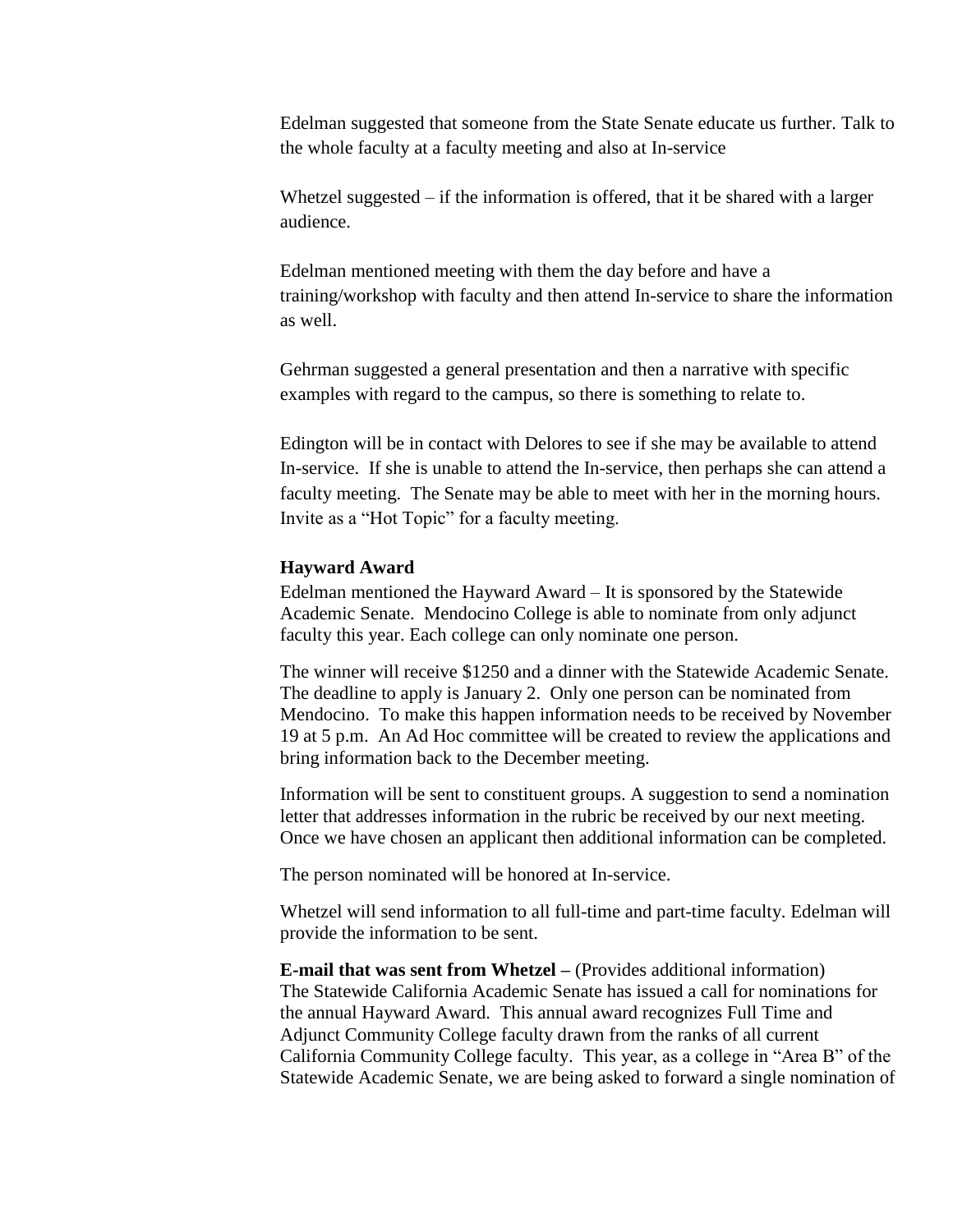an Adjunct Faculty Member from Mendocino College to be considered for this high honor.

For more information, including a selection rubric and required forms, go to <http://www.asccc.org/events/hayward-award-0>

In order to be considered for his award, our local senate must forward a single nomination to the statewide senate prior to January 2, 2015. There are application forms which must be completed by the nominee, the nominator and the local Senate President. In order to allow time to complete these materials, the Mendocino College Academic Senate is asking that any nominations be submitted for consideration by our local senate **prior to November 18, 2014.** Nomination letters should address how the nominee meets the specific established criteria listed below:

Please submit nominations via an e-mail attachment in Microsoft Word to Senator Tascha Whetzel at [twhetzel@mendocino.edu.](mailto:twhetzel@mendocino.edu) Once again, please note that nominations from Mendocino College must be for Adjunct Faculty only.

*Future Agenda Items*Crofoot noticed the future agenda item regarding the proposed resolution on parttime faculty pay equity and would like information prior to the next meeting on November 20, in case it relates to negotiations.

> Walsh would like a follow-up to the faculty meeting discussion regarding the faculty/ administration relationship.

Plenary – If there is input on how Jason should vote at Plenary, please review all the resolutions and let him know your decisions/suggestions.

*Next Meeting* November 20, at 12:30 p.m. in Room 4210

*Adjournment* Meeting adjourned at 1:52 P.M.

#### **Academic Senate Membership - 2014-2015**

Reid Edelman – President Steve Cardimona Jason Edington – Vice President Jessica Crofoot - MPFA Conan McKay Sarah Walsh Tascha Whetzel Dan Jenkins Jody Gehrman Doug Browe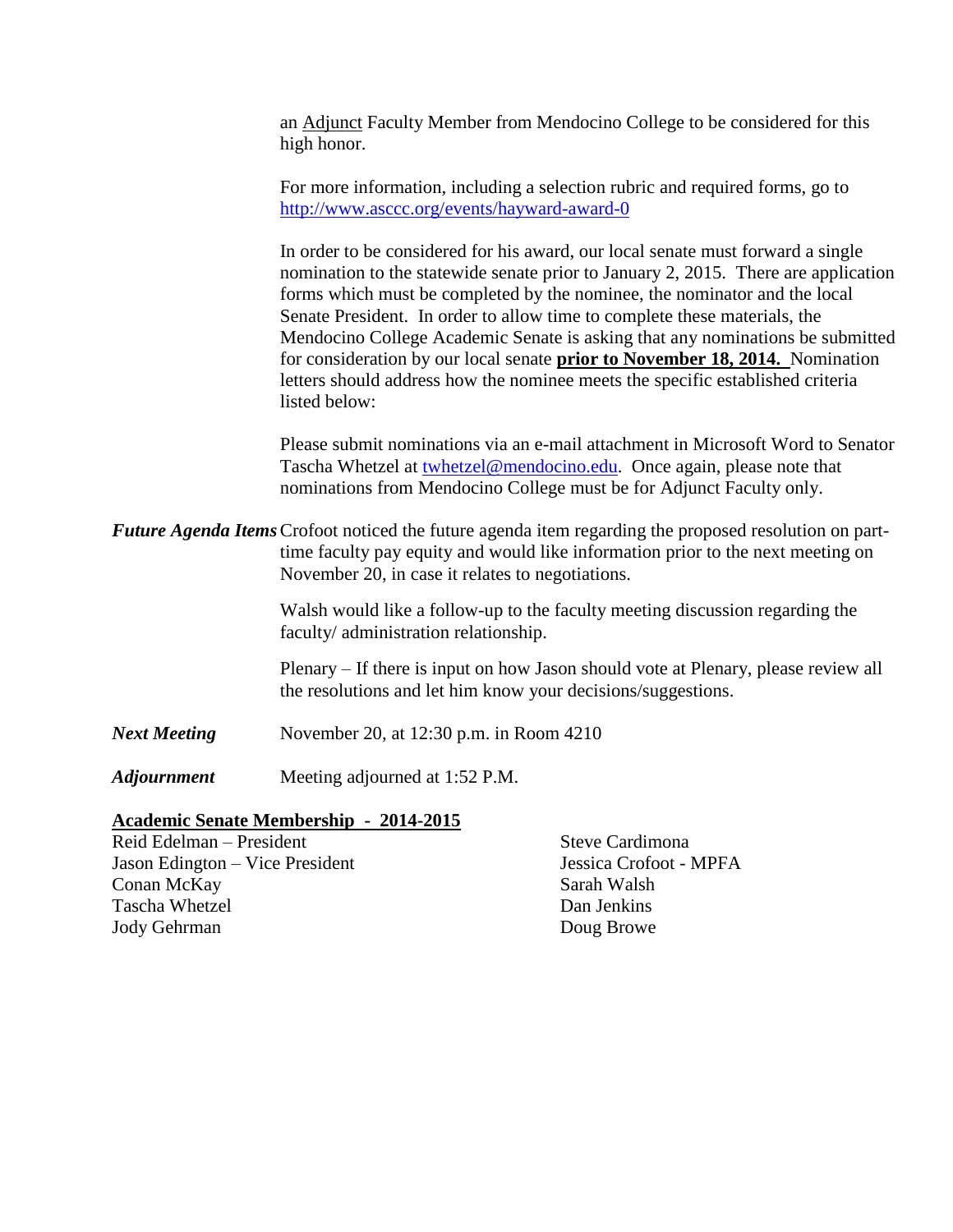# **PRESIDENT'S REPORT, for 11/20/14 AS Meeting**

Respectfully submitted by Reid Edelman, Academic Senate President, 11/12/14

# **VP/Deans/Senate 11/4/14**

- I. Committee Handbook: we set a meeting for November 20 at 9 AM to meet with classified and senate leaders with Gina to review committees and separate them into categories (ad hoc, planning & departmental). It was also discussed that Minerva has created an electronic form and it will now be the responsibility of committee chairs to enter committee membership and terms onto this form each year.
- II. Spring 2014 Schedule: Debra and Ginna presented information on Spring schedule, including Fort Bragg. Steve Hixenbaugh volunteered to come to AS to talk about enrollment, retention and "inreach."
- III. AB 86: this is a new law relating to non-credit courses and adult education. We will need volunteers for a committee to work on this. Tascha Whetzel and Jason Edington have volunteered to represent faculty. I will also invite other participants via an e-mail.

# **BOT 11/5/14**

Jason Edington attended the BOT meeting while Reid was at his dress rehearsal for the Fall production of *Eurydice.*

# **EAP 11/11/14**

- I. EAP discussed and approved a letter to voluntarily discontinue college accreditation of the Paramedic Program. This is necessary because the time allowed for our previous action of "inactivating" our accreditation has run out. Voluntarily discontinuing accreditation of this program will allow us time to rebuild and reinstate the program in the future. Note that in this case "accreditation" refers not to accreditation by the ACCJC, but rather by the organization governing Paramedic programs specifically.
- II. We discussed our process for reading Program Reviews (Part II programs only). Due to a glitch in CuricUnet, CTE programs were not asked the correct questions on their form. The missing information will need to be collected for CTE programs and will require an extension of the deadline for these programs.
- III. We reviewed the latest revisions to the EMP document and made notes on areas needing attention. Virginia will make changes and corrections and then send the document out once again for review by the full committee.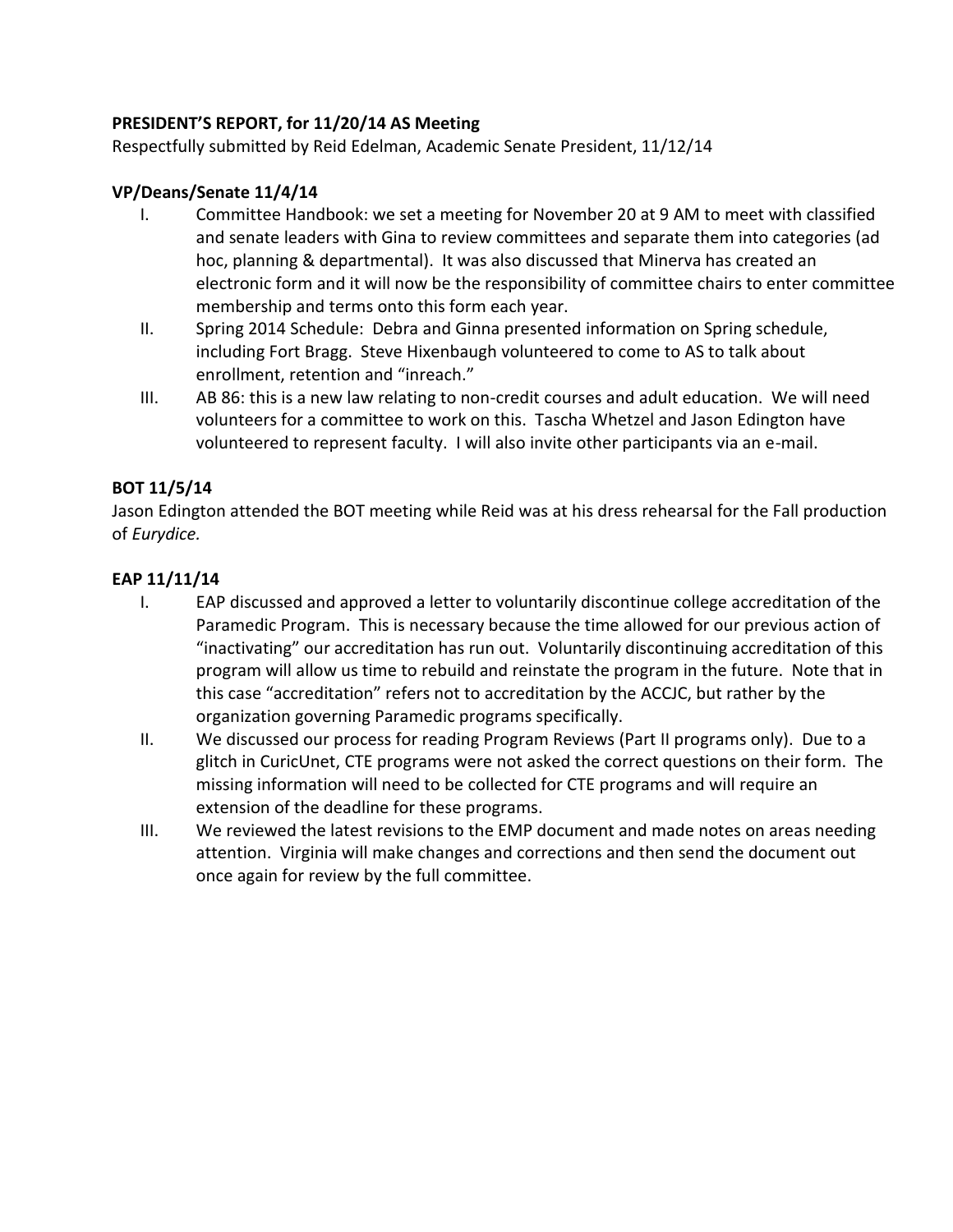# **Information Submitted Relating to Proposed Resolution on Part-Time Faculty Pay Equity**

Submitted for consideration by the Mendocino College Academic Senate

**Resolution to Improve Student Success and Retention by virtue of Securing Adequate Funding for Pay Equity and Paid Office Hours for Temporary Faculty, and the Conversion of Existing Temporary Faculty to Full-Time Permanent Status.**

**Whereas**, the California State Budget is the strongest it has been in years; and

\_\_\_\_\_\_\_\_\_\_\_\_\_\_\_\_\_\_\_\_\_\_\_\_\_\_\_\_\_\_\_\_\_\_\_\_\_\_\_\_\_\_\_\_\_\_\_\_\_\_\_\_\_\_\_\_\_\_

**Whereas**, many programs that benefit temporary faculty and contribute to student success and retention have been cut or eliminated during the Great Recession and have yet to be restored; and

**Whereas**, temporary faculty now comprise 75 percent of higher education instructors in the United States; and **Whereas**, temporary part-time faculty are required to hold the same academic qualifications and credentials as their full-time colleagues; and

**Whereas**, at most colleges full-time instructors are paid significantly more than part-time faculty for the same duties of preparation, teaching, and grading/assessment; and

**Whereas**, many colleges do not fund or underfund office hours for temporary faculty; and

**Whereas**, due to poor prospects for career advancement and inadequate pay many qualified temporary faculty leave the profession annually; and

**Whereas**, the retention of qualified instructors supports institutional viability and directly contributes to student success; and

**Whereas, most temporary instructors are not compensated for, yet are essential to the task of realigning courses and programs to meet the needs of a changing economy; and**

**Whereas**, recent studies have shown that a well-paid, stable faculty workforce contributes to student success and retention; and

**Whereas**, student access to faculty outside of the classroom and during office hours is an important contributor to student success; and

**Whereas**, current full-time faculty are already overworked and overburdened with many of the responsibilities of shared governance and serving student needs;

**Therefore, be it resolved**, that the [INSERT NAME OF BODY PASSING THIS REOULTION] requests that the Governor and the Department of Finance allocate additional funds in the January 2015 budget proposal for parity/equity compensation and paid office hours for part-time temporary faculty in the California Community College system in the amount of \$30 million for paid office hours, and \$50 million for parity/equity compensation ; and

**Therefore, be it further resolved** that the [INSERT NAME OF BODY PASSING THIS REOULTION] requests that the Governor and the State Legislature allocate \$100 million for the conversion of existing part-time temporary faculty to full-time faculty status.

October 23, 2014

Governor Jerry Brown State Capitol, Suite 1173 Sacramento, CA 95814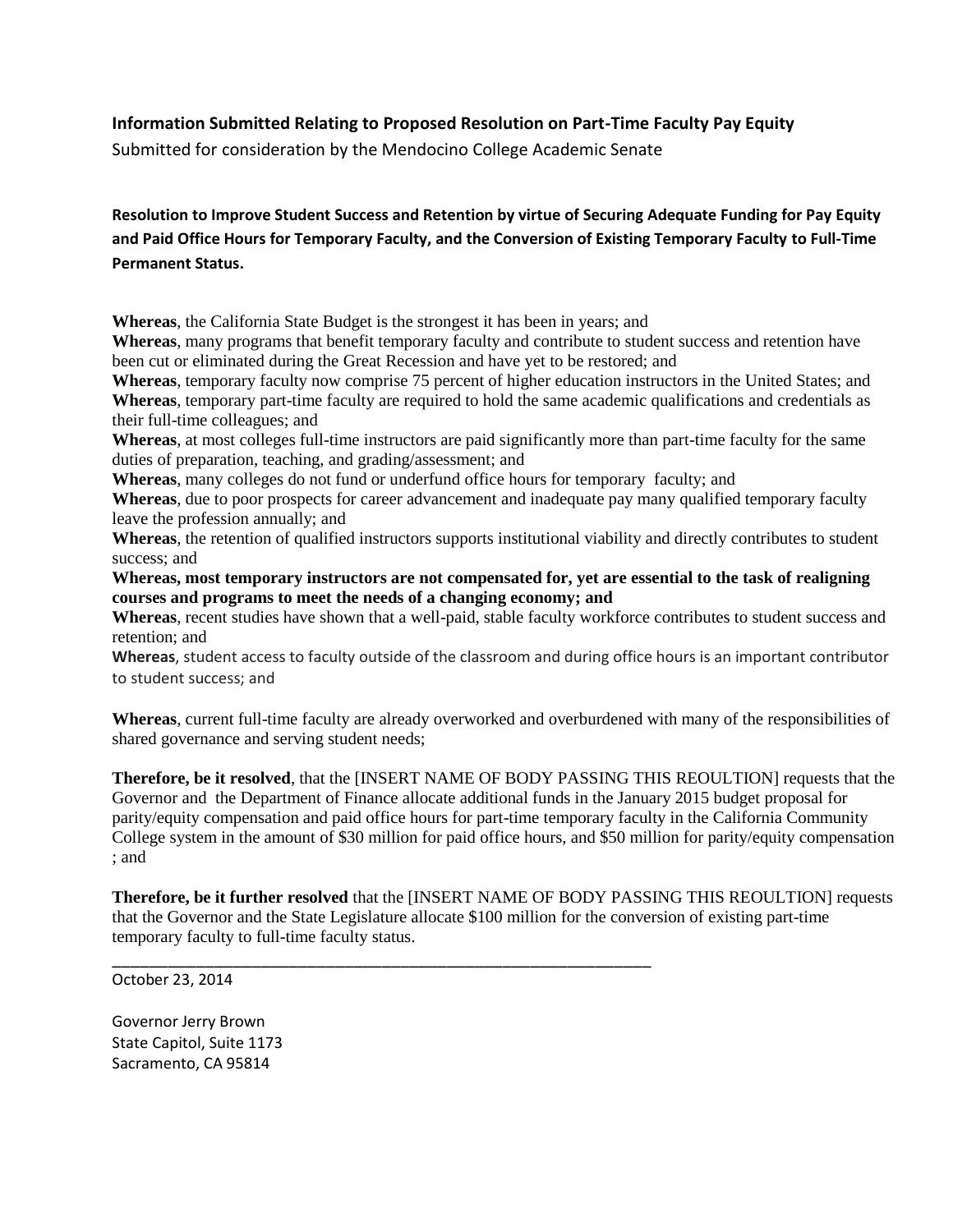#### **RE: Dignity, Equity, and Fairness for Temporary Community College Faculty to Promote Student Success**

#### Dear Governor Brown,

You are no doubt aware of the sub-standard working conditions our community college temporary, part-time faculty work under. Although the law requires them to possess the equivalent qualifications of their tenured/tenure-track counterparts, they receive less than half the salary, and in most cases receive no health coverage and are not compensated for office hour time outside of class to meet with students.

As you are also keenly aware, the California Community Colleges serve a wide range of students, including those most in need of assistance. Approximately 38% of our student population qualifies as low income and receives a Board of Governor Fee Waiver, and 71% are self-reported as non-white ethnic minorities. It has clearly been your focus when developing your education policy to direct additional funding to serve this student population. With the State's focus on student success, the desired outcomes will not be achieved if there is not an equal focus on improving the working conditions of our temporary, part-time faculty who teach nearly fifty percent of our community college courses.

Research clearly shows how the over-reliance on temporary, part-time faculty diminishes faculty involvement in student learning<sup>1,2</sup>, and hence diminishes the rate of student success, including lowering the retention rate, the graduation rate, and the transfer rate of students to four year colleges and universities<sup>3,4,5,6,7</sup>. It has even been shown directly that for every 10 percent increase in the percent of tenured faculty at a two-year college, the chance that a student will transfer to a four-year college increases by 4 percent<sup>8</sup>.

Due to the temporary nature of their employment, temporary, part-time faculty often do not know until the first week of the semester whether they will have an assignment or not. This uncertainty in employment forces many temporary, part-time faculty to subsist on food stamps and seek unemployment insurance coverage to bridge the gap until their next assignment comes along. Even when assigned the equivalent of a full load, many temporary, part-time faculty are barely able to make ends meet.

Consequently, in an effort to begin to rectify this abysmal situation, the Community College Council of the California Federation of Teachers is calling upon you to include the following items in your January 2015 budget proposal:

- \$50 million in new resources to increase the salaries of temporary, part-time faculty as a first step toward achieving pay equity with their tenured/tenure-track colleagues;
- \$30 million in new resources to fund paid office hours for temporary, part-time faculty;
- \$100 million in new resources for the conversion of existing part-time temporary faculty to fulltime faculty status.

We hope that you will give these proposals serious consideration as you develop your January 2015 budget proposal. Please do not hesitate to contact me if you would like to discuss any of these items in more detail.

Sincerely,

Jim Mahler, President Community College Council of the California Federation of Teachers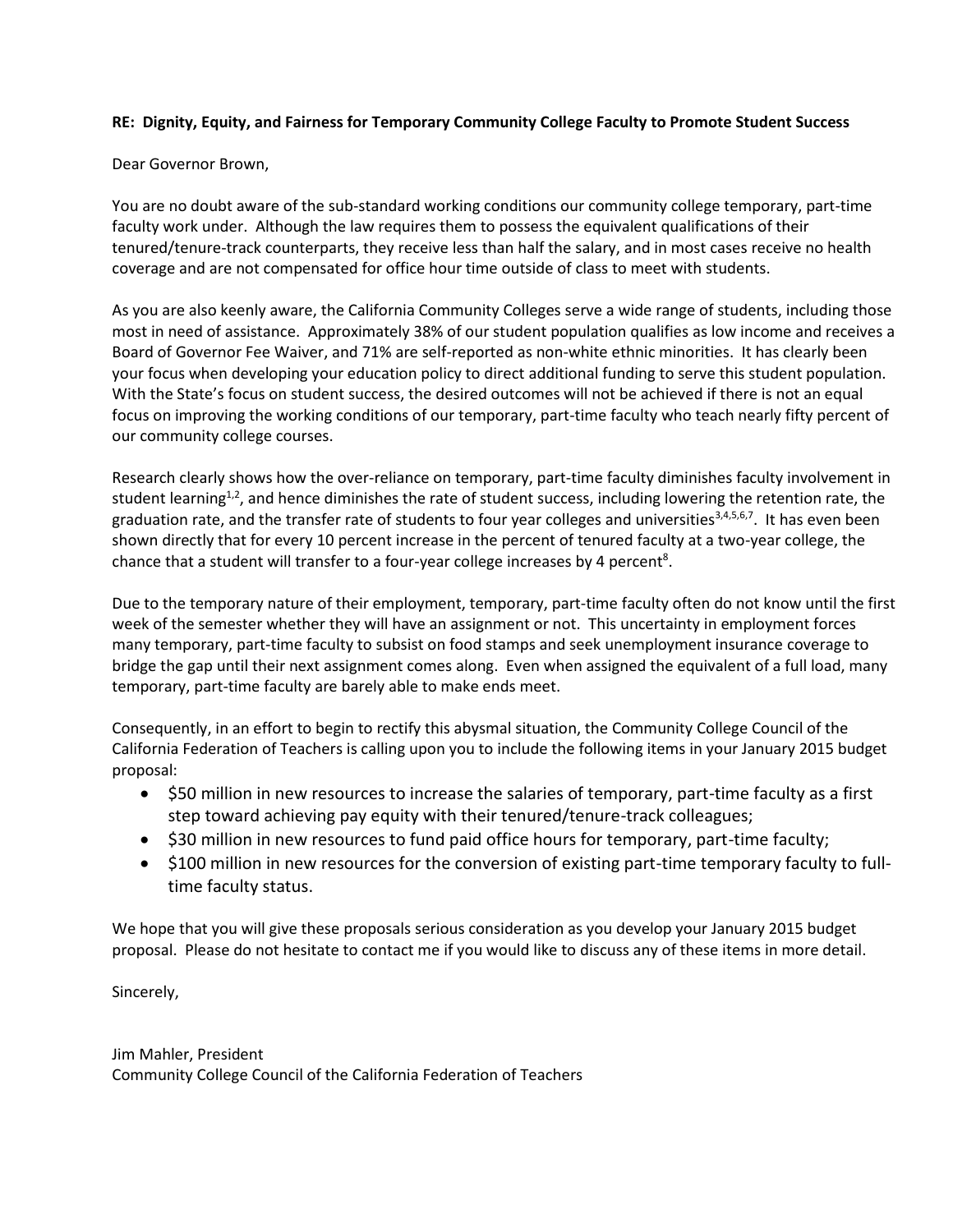c: Speaker of the Assembly Toni Atkins Senate President Pro tem Kevin de León Assembly Education Finance Budget Subcommittee Chair Al Muratsuchi Senate Education Budget Subcommittee Chair Marty Block Department of Finance Director Michael Cohen Department of Finance Program Budget Manager Nick Schweizer Community College Chancellor Brice Harris

## **COST RATIONALE FOR BUDGET REQUESTS**

#### **1) \$50 million in new resources to increase the salaries of temporary, part-time faculty as a first step toward achieving pay equity with their tenured/tenure-track colleagues:**

Currently, temporary, part-time faculty earn considerably less than their tenured/tenure-track counterparts. The average salary of a part-time faculty member teaching a full-time equivalent load is approximately \$35,784 per year<sup>1</sup>. Compare that to the \$89,727 average salary of a tenured/tenuretrack faculty member<sup>1</sup>.

Taking into account the fact that the part-time faculty member is only compensated for direct teaching and related duties, and he/she is not compensated for office hours or committee work as part of her/his base pay, the equivalent tenured/tenure-track salary would then be reduced to \$56,079<sup>2</sup>. Thus, an equity gap of \$20,295 still persists between the average temporary, part-time faculty member and her/his tenured/tenure-track counterpart for performing the *exact same* duties.

Statewide, there are approximately 16,607 full-time equivalent temporary, part-time faculty. Bringing all of these positions up to equity pay would require (16,607 X \$20,295 =) \$337,039,065. **The \$50 million we are seeking addresses the first 15% of the current disparity. If more full-time positions are created as per #3 below, the magnitude of this imbalance would be reduced accordingly.**

#### **2) \$30 million in new resources to fund paid office hours for temporary, part-time faculty:**

Utilizing the same 16,607 statewide number of full-time equivalent temporary, part-time faculty, and assuming each full-time equivalent faculty member would be required to hold five office hours per week (one hour per week for each course taught, on average) that would equate to (16,607 X 5 hours/week X 35 weeks/year =) 2,906,225 office hours per year. Assuming a statewide average non-classroom rate of pay for part-time faculty of approximately \$40.90/hour, \$118,864,602 would be needed to fully fund this program. **The \$30 million we are seeking would fund approximately 25% of this need. If more full-time positions are created as per #3 below, the necessity for this amount of funding would diminish accordingly, as full-time faculty are required to hold office hours.**

#### **3) \$100 million in new resources for the conversion of existing part-time temporary faculty to full-time faculty status:**

Using the average salary of \$35,784 per year for the full-time equivalent temporary, part-time faculty member and a modest \$70,000 average starting salary (including benefits) of a newly hired tenured/tenure-track faculty member, it would cost (\$70,000 – \$35,784 =) \$34,216 to convert a full-time equivalent temporary, part-time faculty position to a full-time tenure-track position.